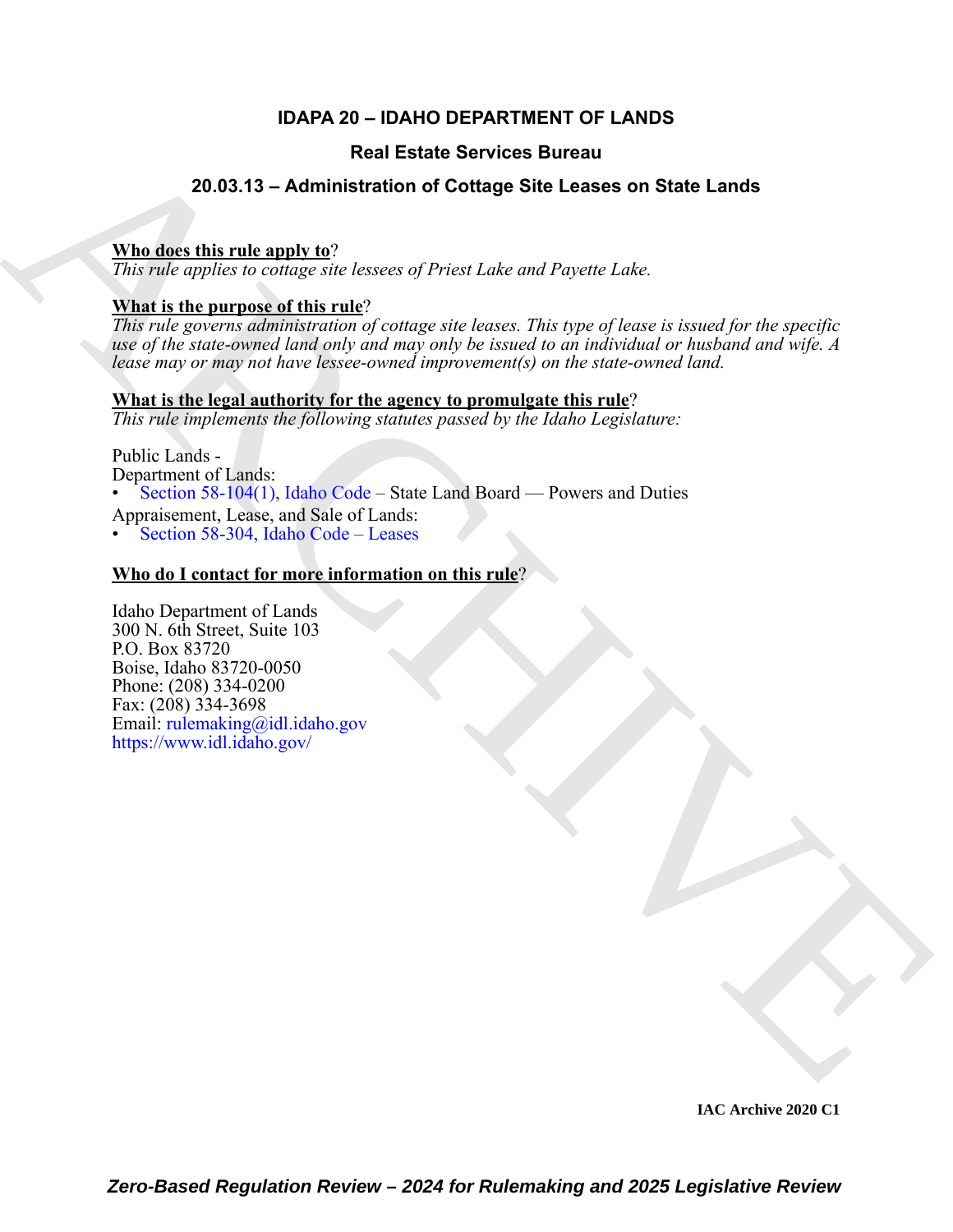# **Table of Contents**

# 20.03.13 - Administration of Cottage Site Leases on State Lands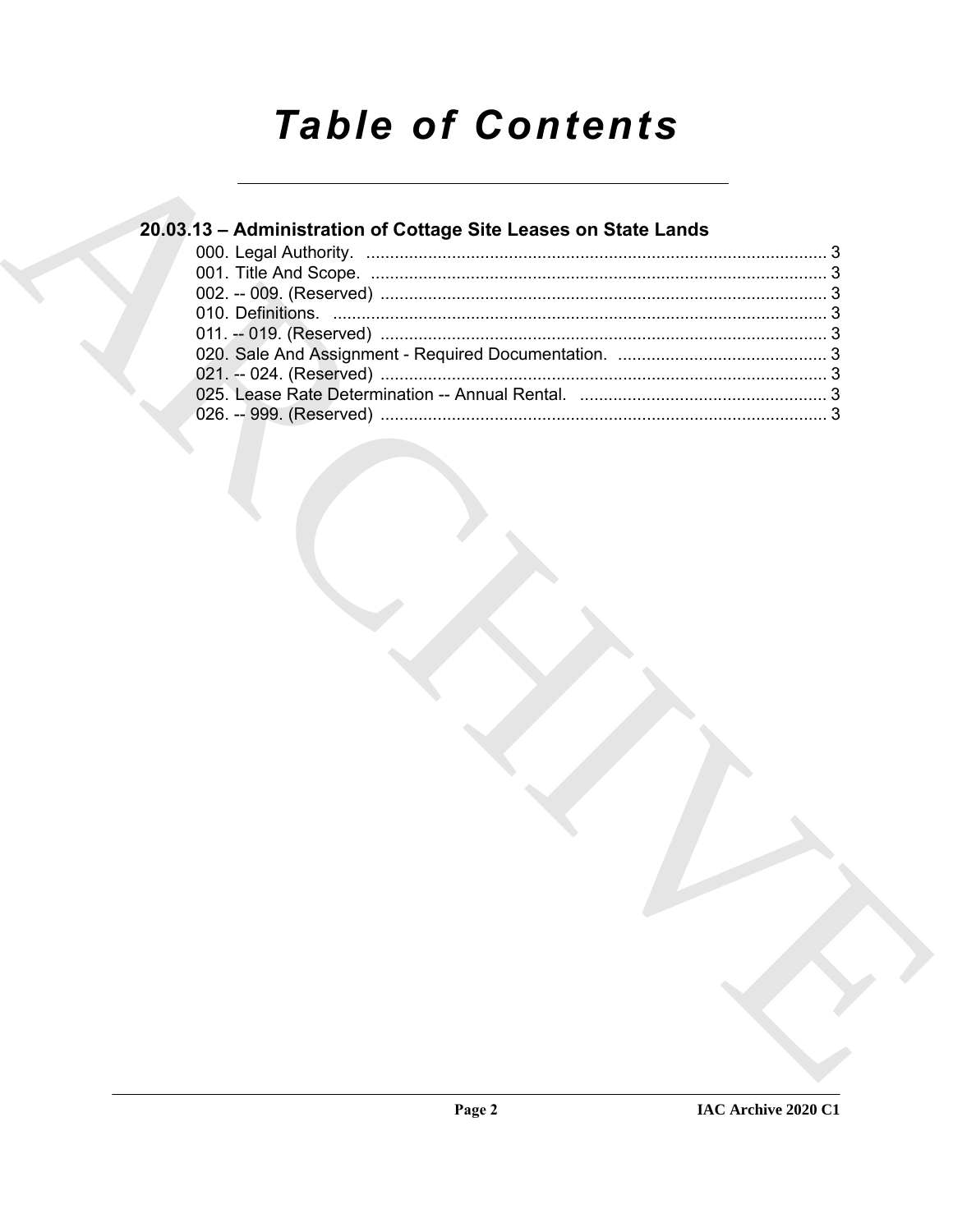#### <span id="page-2-17"></span>**20.03.13 – ADMINISTRATION OF COTTAGE SITE LEASES ON STATE LANDS**

#### <span id="page-2-1"></span><span id="page-2-0"></span>**000. LEGAL AUTHORITY.**

#### <span id="page-2-21"></span><span id="page-2-2"></span>**001. TITLE AND SCOPE.**

#### <span id="page-2-3"></span>**002. -- 009. (RESERVED)**

#### <span id="page-2-12"></span><span id="page-2-11"></span><span id="page-2-10"></span><span id="page-2-4"></span>**010. DEFINITIONS.**

| The State Board of Land Commissioners has adopted these rules in accordance with Article IX, Section 8 of the<br>Idaho Constitution and Sections 58-104(1) and 58-304, Idaho Code.<br>$(3-20-20)T$ |     |                                                                                                        |                                                                                                                                                                                                                                                                                                                                                                                                                                                                                                                                                                                                                                                                                                                                                                                                                                                                                                                                                                                                                                                                                          |  |  |  |
|----------------------------------------------------------------------------------------------------------------------------------------------------------------------------------------------------|-----|--------------------------------------------------------------------------------------------------------|------------------------------------------------------------------------------------------------------------------------------------------------------------------------------------------------------------------------------------------------------------------------------------------------------------------------------------------------------------------------------------------------------------------------------------------------------------------------------------------------------------------------------------------------------------------------------------------------------------------------------------------------------------------------------------------------------------------------------------------------------------------------------------------------------------------------------------------------------------------------------------------------------------------------------------------------------------------------------------------------------------------------------------------------------------------------------------------|--|--|--|
| 001.<br>TITLE AND SCOPE.                                                                                                                                                                           |     |                                                                                                        |                                                                                                                                                                                                                                                                                                                                                                                                                                                                                                                                                                                                                                                                                                                                                                                                                                                                                                                                                                                                                                                                                          |  |  |  |
|                                                                                                                                                                                                    | 01. | Title. These rules are titled IDAPA 20.03.13, "Administration of Cottage Site Leases on State          | $(3-20-20)T$                                                                                                                                                                                                                                                                                                                                                                                                                                                                                                                                                                                                                                                                                                                                                                                                                                                                                                                                                                                                                                                                             |  |  |  |
|                                                                                                                                                                                                    | 02. | Scope. It is the intent and express policy of the Board in administration of cottage site leases       | $(3-20-20)T$                                                                                                                                                                                                                                                                                                                                                                                                                                                                                                                                                                                                                                                                                                                                                                                                                                                                                                                                                                                                                                                                             |  |  |  |
|                                                                                                                                                                                                    |     | (RESERVED)                                                                                             |                                                                                                                                                                                                                                                                                                                                                                                                                                                                                                                                                                                                                                                                                                                                                                                                                                                                                                                                                                                                                                                                                          |  |  |  |
| 010.                                                                                                                                                                                               |     |                                                                                                        | $(3-20-20)T$                                                                                                                                                                                                                                                                                                                                                                                                                                                                                                                                                                                                                                                                                                                                                                                                                                                                                                                                                                                                                                                                             |  |  |  |
|                                                                                                                                                                                                    | 01. | <b>Annual Rental.</b> The rental paid on or before January 1, in advance, for the following year.      | $(3-20-20)T$                                                                                                                                                                                                                                                                                                                                                                                                                                                                                                                                                                                                                                                                                                                                                                                                                                                                                                                                                                                                                                                                             |  |  |  |
|                                                                                                                                                                                                    | 02. | <b>Board.</b> The State Board of Land Commissioners.                                                   | $(3-20-20)T$                                                                                                                                                                                                                                                                                                                                                                                                                                                                                                                                                                                                                                                                                                                                                                                                                                                                                                                                                                                                                                                                             |  |  |  |
|                                                                                                                                                                                                    | 03. | Cottage Site. Any state-owned lot that is leased for recreational residential purposes.                | $(3-20-20)T$                                                                                                                                                                                                                                                                                                                                                                                                                                                                                                                                                                                                                                                                                                                                                                                                                                                                                                                                                                                                                                                                             |  |  |  |
|                                                                                                                                                                                                    | 04. | Department. The Idaho Department of Lands.                                                             | $(3-20-20)T$                                                                                                                                                                                                                                                                                                                                                                                                                                                                                                                                                                                                                                                                                                                                                                                                                                                                                                                                                                                                                                                                             |  |  |  |
|                                                                                                                                                                                                    | 05. | Lessee. A tenant of a cottage site.                                                                    | $(3-20-20)T$                                                                                                                                                                                                                                                                                                                                                                                                                                                                                                                                                                                                                                                                                                                                                                                                                                                                                                                                                                                                                                                                             |  |  |  |
|                                                                                                                                                                                                    |     | (RESERVED)                                                                                             |                                                                                                                                                                                                                                                                                                                                                                                                                                                                                                                                                                                                                                                                                                                                                                                                                                                                                                                                                                                                                                                                                          |  |  |  |
| 020.                                                                                                                                                                                               |     |                                                                                                        |                                                                                                                                                                                                                                                                                                                                                                                                                                                                                                                                                                                                                                                                                                                                                                                                                                                                                                                                                                                                                                                                                          |  |  |  |
|                                                                                                                                                                                                    | 01. | <b>Documentation of Sale</b> . The lessee must provide the Department, at their expense, the following | $(3-20-20)T$                                                                                                                                                                                                                                                                                                                                                                                                                                                                                                                                                                                                                                                                                                                                                                                                                                                                                                                                                                                                                                                                             |  |  |  |
|                                                                                                                                                                                                    | a.  | The original of the current lease; or                                                                  | $(3-20-20)T$                                                                                                                                                                                                                                                                                                                                                                                                                                                                                                                                                                                                                                                                                                                                                                                                                                                                                                                                                                                                                                                                             |  |  |  |
|                                                                                                                                                                                                    | b.  | A signed and notarized Affidavit of Loss if the current lease has been lost.                           | $(3-20-20)T$                                                                                                                                                                                                                                                                                                                                                                                                                                                                                                                                                                                                                                                                                                                                                                                                                                                                                                                                                                                                                                                                             |  |  |  |
|                                                                                                                                                                                                    | 02. | Assignments. A lease may only be assigned to an individual or to a husband or wife. The Board          | $(3-20-20)T$                                                                                                                                                                                                                                                                                                                                                                                                                                                                                                                                                                                                                                                                                                                                                                                                                                                                                                                                                                                                                                                                             |  |  |  |
|                                                                                                                                                                                                    |     | (RESERVED)                                                                                             |                                                                                                                                                                                                                                                                                                                                                                                                                                                                                                                                                                                                                                                                                                                                                                                                                                                                                                                                                                                                                                                                                          |  |  |  |
| 025.                                                                                                                                                                                               |     |                                                                                                        | $(3-20-20)T$                                                                                                                                                                                                                                                                                                                                                                                                                                                                                                                                                                                                                                                                                                                                                                                                                                                                                                                                                                                                                                                                             |  |  |  |
|                                                                                                                                                                                                    |     | (RESERVED)                                                                                             |                                                                                                                                                                                                                                                                                                                                                                                                                                                                                                                                                                                                                                                                                                                                                                                                                                                                                                                                                                                                                                                                                          |  |  |  |
|                                                                                                                                                                                                    |     |                                                                                                        |                                                                                                                                                                                                                                                                                                                                                                                                                                                                                                                                                                                                                                                                                                                                                                                                                                                                                                                                                                                                                                                                                          |  |  |  |
|                                                                                                                                                                                                    |     |                                                                                                        |                                                                                                                                                                                                                                                                                                                                                                                                                                                                                                                                                                                                                                                                                                                                                                                                                                                                                                                                                                                                                                                                                          |  |  |  |
|                                                                                                                                                                                                    |     |                                                                                                        |                                                                                                                                                                                                                                                                                                                                                                                                                                                                                                                                                                                                                                                                                                                                                                                                                                                                                                                                                                                                                                                                                          |  |  |  |
|                                                                                                                                                                                                    |     |                                                                                                        |                                                                                                                                                                                                                                                                                                                                                                                                                                                                                                                                                                                                                                                                                                                                                                                                                                                                                                                                                                                                                                                                                          |  |  |  |
|                                                                                                                                                                                                    |     | Lands."<br>$002. - 009.$<br>$011. - 019.$<br>$021. - 024.$<br>$026. - 999.$                            | located on state-owned lands administered by the Board, to provide for a reasonable rental income from those lands<br>in accordance with the requirements of the Constitution of the State of Idaho.<br><b>DEFINITIONS.</b><br>For the purposes of these rules, unless otherwise indicated by express term or by context, the term:<br>SALE AND ASSIGNMENT - REQUIRED DOCUMENTATION.<br>documents concerning a cottage site sale prior to assignment of the cottage site lease.<br>will not recognize assignments to corporations, partnerships, or companies. Leases may be assigned to and held by an<br>estate only if one (1) individual or husband or wife are designated as the sole contact for all billing and<br>correspondence. A lessee may only hold one (1) cottage site lease at a time.<br>LEASE RATE DETERMINATION -- ANNUAL RENTAL.<br>Annual rental is set by the Board from time to time as deemed necessary. It is the intent of the State Board of Land<br>Commissioners that those rental rates be determined through market indicators of comparable land values. |  |  |  |

#### <span id="page-2-15"></span><span id="page-2-14"></span><span id="page-2-13"></span><span id="page-2-5"></span>**011. -- 019. (RESERVED)**

#### <span id="page-2-18"></span><span id="page-2-6"></span>**020. SALE AND ASSIGNMENT - REQUIRED DOCUMENTATION.**

<span id="page-2-20"></span><span id="page-2-19"></span>

| a. | The original of the current lease; or |  | $(3-20-20)T$ |
|----|---------------------------------------|--|--------------|
|    |                                       |  |              |

#### <span id="page-2-7"></span>**021. -- 024. (RESERVED)**

#### <span id="page-2-16"></span><span id="page-2-9"></span><span id="page-2-8"></span>**025. LEASE RATE DETERMINATION -- ANNUAL RENTAL.**